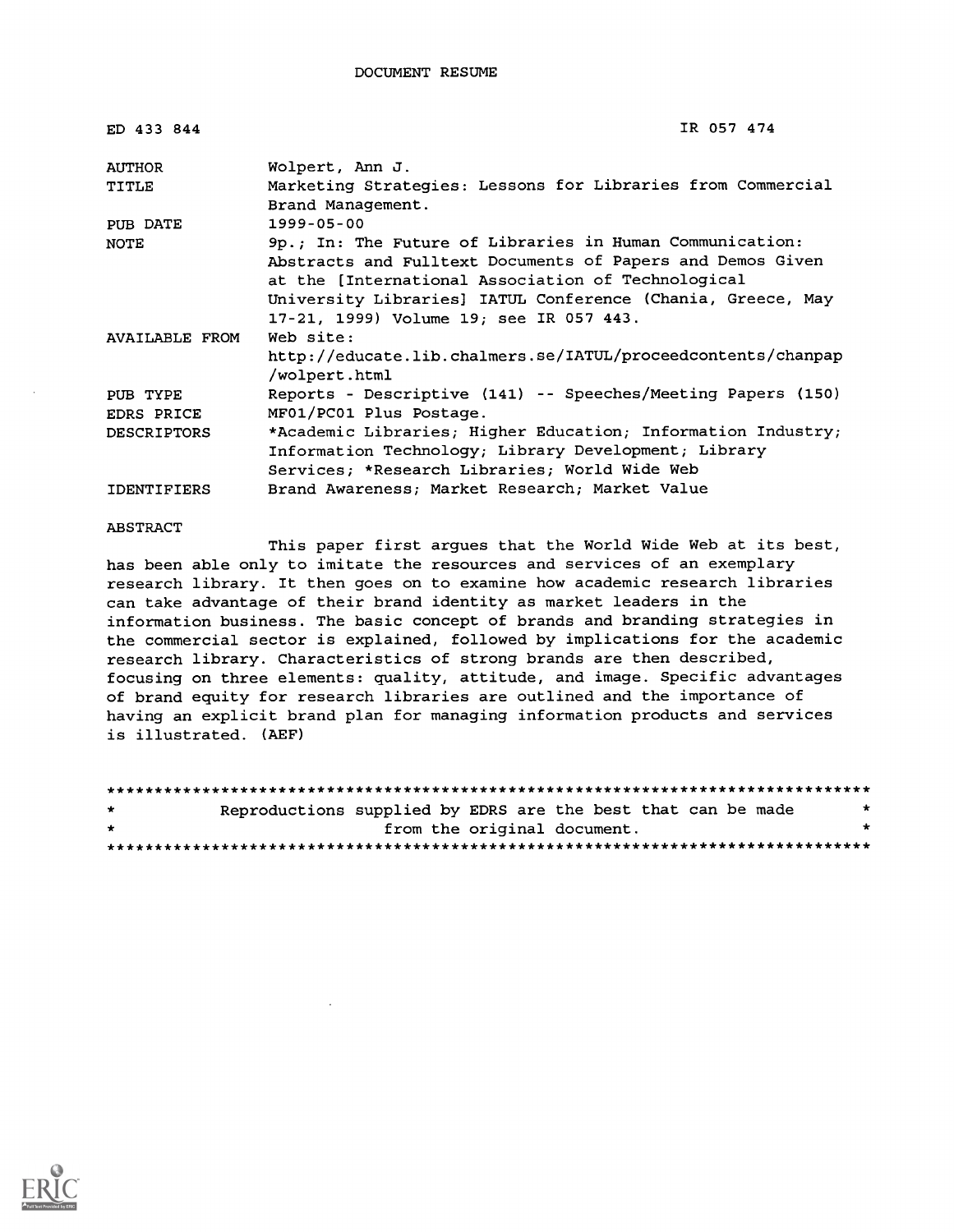PERMISSION. TO REPRODUCE AND DISSEMINATE THIS MATERIAL HAS BEEN GRANTED BY

N. Fiallbrant

ED 433 844

TO THE EDUCATIONAL RESOURCES INFORMATION CENTER (ERIC)



http://educate.lib.chalmers.se/IATUL/proceedcontents/chanpap/wolpert.html

U.S. DEPARTMENT OF EDUCATION Office or Educational Research and Improvement EDUCATIONAL RESOURCES INFORMATION

CENTER (ERIC) This document has been reproduced as received from the person or organization originating it.

Minor changes have been made to improve reproduction quality.

Points of view or opinions stated in this document do not necessarily represent official OERI position or policy.

#### MARKETING STRATEGIES: LESSONS FOR LIBRARIES FROM COMMERCIAL BRAND MANAGEMENT

Ann J. Wolpert, Director of Libraries Massachusetts Institute of Technology, USA

E-mail: awolpert@mit.edu

MIT's Laboratory for Computer Science recently celebrated its 35th anniversary. As befits the home of such breakthrough technologies as time shared computing and the World Wide Web Consortium, the two-day event was both impressive and energizing. Computer celebrities were abundant, as were true stories of extraordinary progress in information technology, and soaring visions of a computer-enabled future.

Among the more memorable events for this librarian was an afternoon seminar on the future of computer user technologies. One of MIT's promising young faculty members chose to use his allotted time to describe his research in a field he calls Individualized Knowledge Access. Individualized Knowledge Access, to give an oversimplified description, involves the creation of a set of hardware and software tools designed to bring the information-rich world of the World Wide Web to the user in a highly customized, proactive manner. To illuminate the need for and importance of such research, he described the current search tools of the World Wide Web (WWW) in relationship to the existing strengths of the traditional research library; making the point that the best the web has to offer, at present, is simply a digital analog of the traditional research library. [Slide 1] For example:

- Both research libraries and the WWW offer vast amounts of easily accessible information; but you have to find it before you can use it.
- Both research libraries and the WWW provide search tools that are designed to serve anonymous users in large numbers;- but you have to know how the tools work, and you must be sufficiently knowledgeable about the topic to be able to select from large retrieval sets those items that will be most useful.
- $\bullet$ Both research libraries and the WWW have their own versions of "file not found";- for the Web it's "404", in libraries it's "not on shelf".

He went on to advise his computer science colleagues that the WWW has, thus far anyway, at best been able only to imitate the resources and services of an exemplary research library.

This true story illuminates the extraordinary importance of the brand identity possessed by academic research libraries. It should also serve as a wake-up call concerning our position in the marketplace of information. While academic research libraries have had the sense that we were chasing the emerging Web, it appears that, in fact, the Web is chasing us. We are, quite clearly, the market leader in the information business. We are the premium product, the high-road brand, the masters of market share, the standard against which all other information providers, including the WWW, compare themselves.

Any MBA student can tell you, however, that market share attracts competition. How, then, can libraries take advantage of our brand identity? More importantly, how can academic research libraries sustain this enviable brand position? Fortunately for us, the concept of brand equity is a well researched phenomenon

2

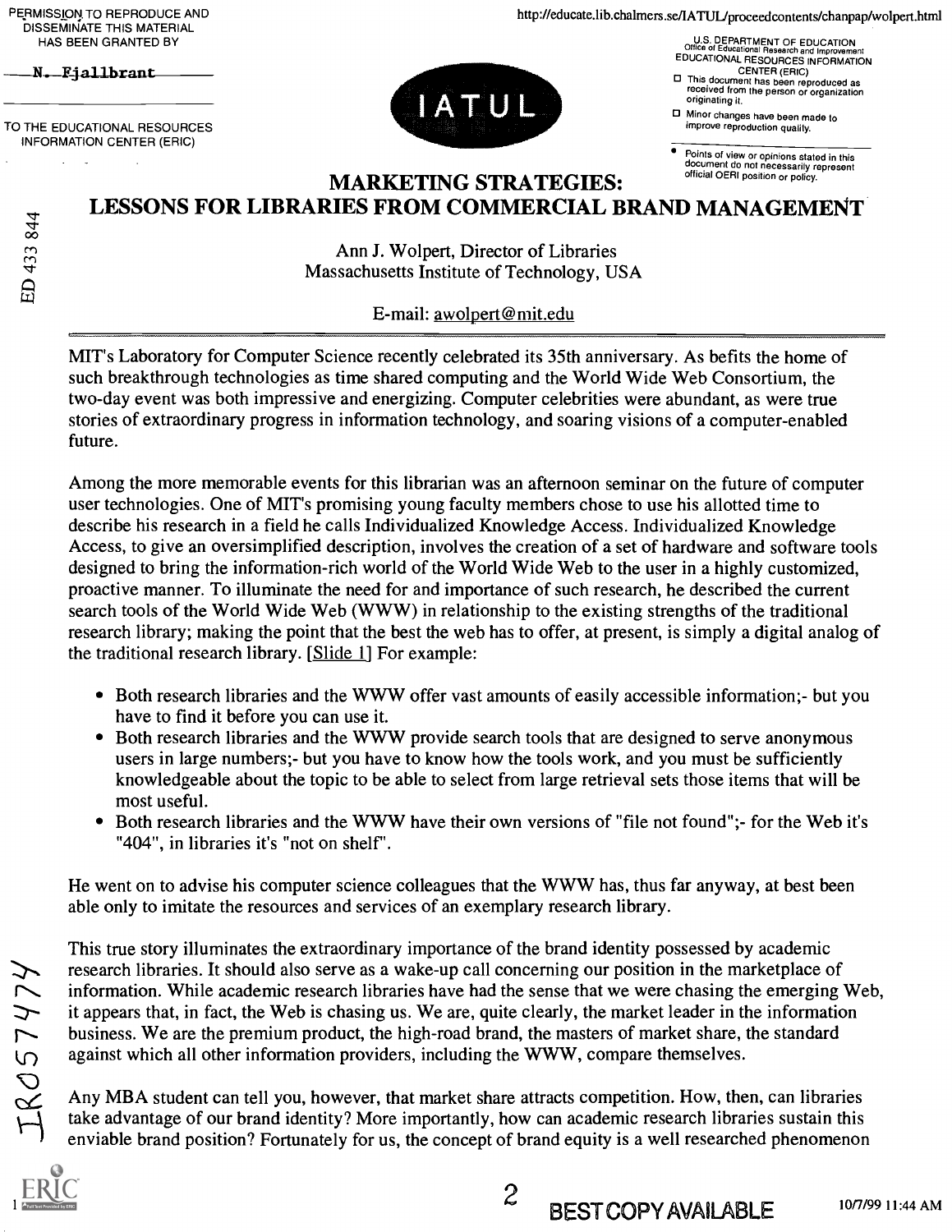in the business world, and there is a lot we can learn, as libraries, about retaining value and market share in the face of competition from information-industry upstarts and the WWW. This paper is but a brief overview of the academic discipline and established business practice known as brand management. It is hoped that the ideas presented here will spark your interest in the application of branding to libraries.

To understand the value of the brand equity of research libraries, we need to understand the basic concept of brands. The idea of branding is thousands of years old, and began when artisans and tradesmen started putting identifying marks on their products - both as a point of pride and as a sign of quality. Brick makers in ancient Egypt marked their bricks. Medieval trade guilds trademarked their products. The idea of assigning a memorable name to specific branded products arose as early as the 16th century, when high-quality whiskey distillers saw the need to protect consumers from being defrauded by lower quality product substitutions.

Over time, of course, the concept of brands has evolved into the marketing tool we know today. Yet the basic purposes of brand identity are still the same: (1) to make it easier for consumers to identify and remember a particular product, and (2) to strengthen the association of a product with one or more attributes of quality.

Today, branding strategies and purposes have become highly sophisticated - not to mention big business. The fundamental uses of branding remain, however, and in reviewing those uses we can see why academic research libraries have achieved such strong brand identities. At the heart of the matter is the fact that branding creates an important distinction among the products or services that may satisfy a customer's need. [Slide 2]

This central function of creating distinction among products - or, in the case of libraries, information services - provides significant benefits to the consumer.

- First, brands reduce the level of effort a consumer must put into assuring a specific, desired level of quality. A researcher or student must use his or her time and financial resources with care, and in choosing the library in which to conduct research, a "name brand" library is most likely to give a reasonable return on that investment.
- Second, brands reduce the perceived risk of making a costly mistake. Colleagues and advisors are less likely to criticize, and researchers are less likely to return empty handed from a research trip to a brand name library.
- Third, brands provide certain psychological rewards to the consumer such as prestige or status. Researchers can brag about spending a sabbatical at a prestigious, name-brand library. Compare this prestige and stature to the reaction of professional colleagues if a sabbatical were spent surfing the Web in search of scholarly materials.

But it is important to note that this function of distinction is a two-way street. Distinction has tangible benefits to the providers of products and services, such as libraries, as well as to consumers.

- First, brands facilitate repeat purchases, lowering advertising costs. Now most libraries don't actually advertise in the commercial sense, but they do promote their collections and services, and they invest considerable resources in the task of training patrons in the use of the collections. Repeat business is thus important to managing reference and patron support costs, as the new patron will consume far more staff resource than the experienced, frequent-visitor patron.
- Second, brand identity facilitates the introduction of new products if an existing product has a loyal following. For libraries, this can reduce the level of difficulty in introducing new services such as digital resources. If your patrons are happy with your print abstract and indexing selections, for example, they are quite likely to trust and use your online database choices and your information

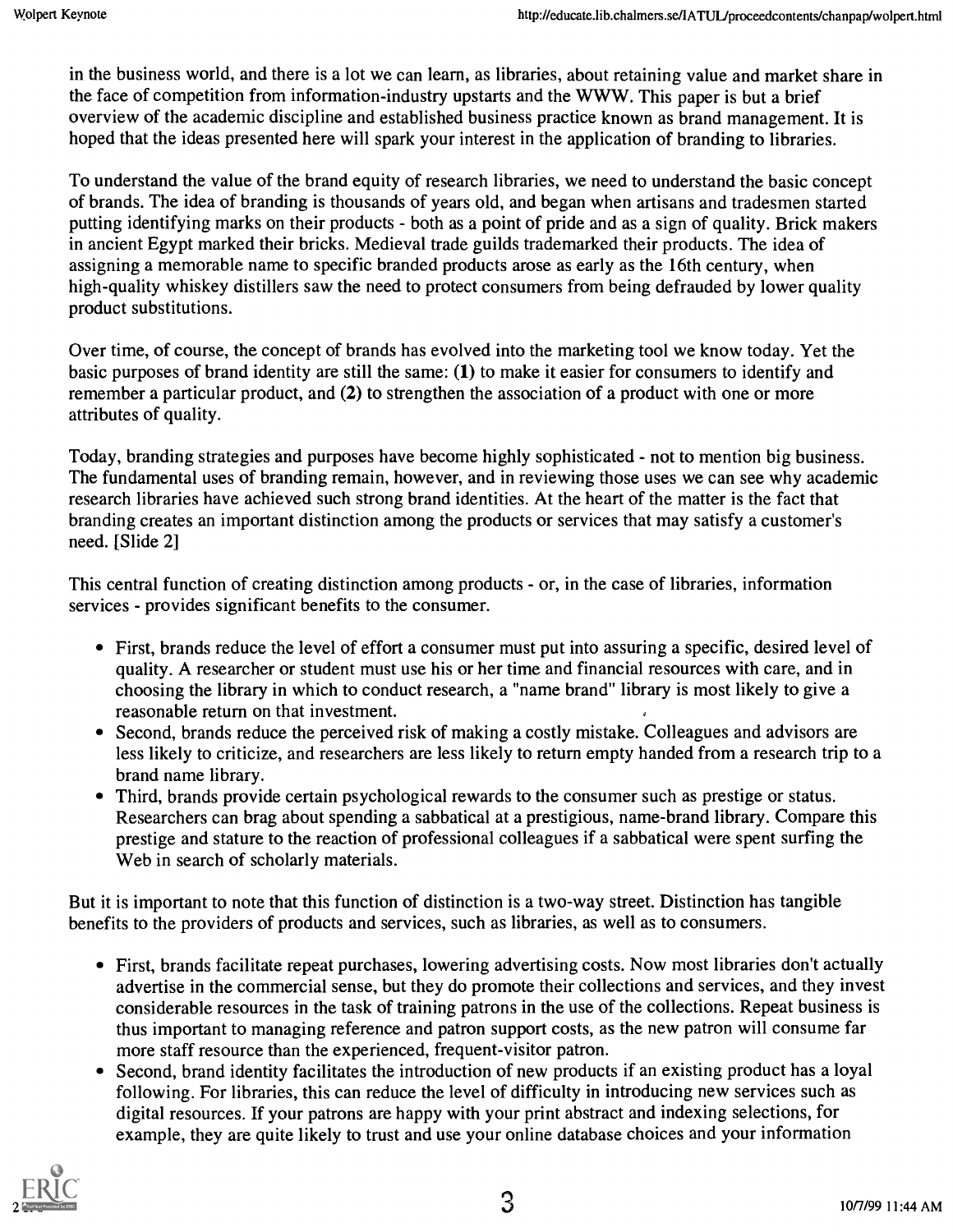literacy courses.

Third, brands facilitate brand loyalty. If you saw a student through his undergraduate thesis, or if she mastered the mysteries of a research library in your facility, you will very likely have a loyal patron for life. Every experienced librarian knows full well that a newly arriving junior faculty member will have a built-in bias for the organization, services, and policies of the library where his/her PhD work was recently conducted.

Overall, the concept of brands has been exceptionally useful in the commercial world because brand identity enables the mutually beneficial establishment of a relationship between the person who has needs, and the supplier who has products and services. A predictable relationship is thus important for both consumers and producers. The concept is equally valuable in the academic world, for both researchers and libraries. Just as businesses benefit from a trusted relationship with their customers, libraries that achieve brand identity can benefit from the relationship between information provider and the information consumer.

Academic research libraries have been exceptionally fortunate in that for many years they have enjoyed a quasi-monopolistic status. This is particularly true for libraries that have deep historical roots. Even the wealthiest and most avid bibliophile could not hope to build a collection to rival that of an established academic library. Once a book or journal is out of print, a research library is typically the only place where a researcher can find and use the ideas and facts those documents possess. Historically, as academic libraries grew, defined, and refined their unique collections, universities began to see their libraries as a distinct competitive advantage. High quality libraries were an important factor in attracting high quality faculty and high quality students. Fine libraries not only enabled faculty to teach and conduct research at elite levels, they also enabled students to complete their studies at faster speeds and to higher standards.

Today, at the close of the 20th Century, we have a brave new world. The academic research library faces real and perceived competition as never before. Each new alternative to traditional scholarly communication is confidently proclaimed as the ultimate substitute for research libraries. The Los Alamos Preprint Server is touted as the low-cost, high-quality alternative to traditional physics literature presumably extensible to all other disciplines. Commercial publishers and professional associations develop business plans and marketing strategies that will eliminate libraries and deliver books and articles directly to students and faculty - charging by the bit, of course. Meanwhile, university presidents, ever hopeful of lowering costs, wonder why the digital revolution isn't moving faster or saving more money.

How, then, should academic research libraries address the continuing need to garner support and funding? If we were commercial businesses, we would realize that one very important reason for our continued success is that we have brand equity. Thanks to our brand identity, and strong brand loyalty among our faculty and students, we can draw upon techniques from brand equity management to formulate a continued, effective response to these challenges.

Here follow some ideas that should encourage the librarian, and point to specific action items; because the study of brands in the commercial sector tells us that good brands have some remarkable characteristics in the marketplace.

#### [Slide 3]

First, strong brands have resiliency. They can take a hit from a new entrant in the market, or take a wrong turn under their own volition, and still bounce back. Remember how microforms were going to transform the future? except for the fact that faculty generally despise the medium. Strong brands impart competitive advantage to the organizations that own them. Is there an academic institution anywhere that does not feature the library in its promotional literature and on its campus tours? They are the industry

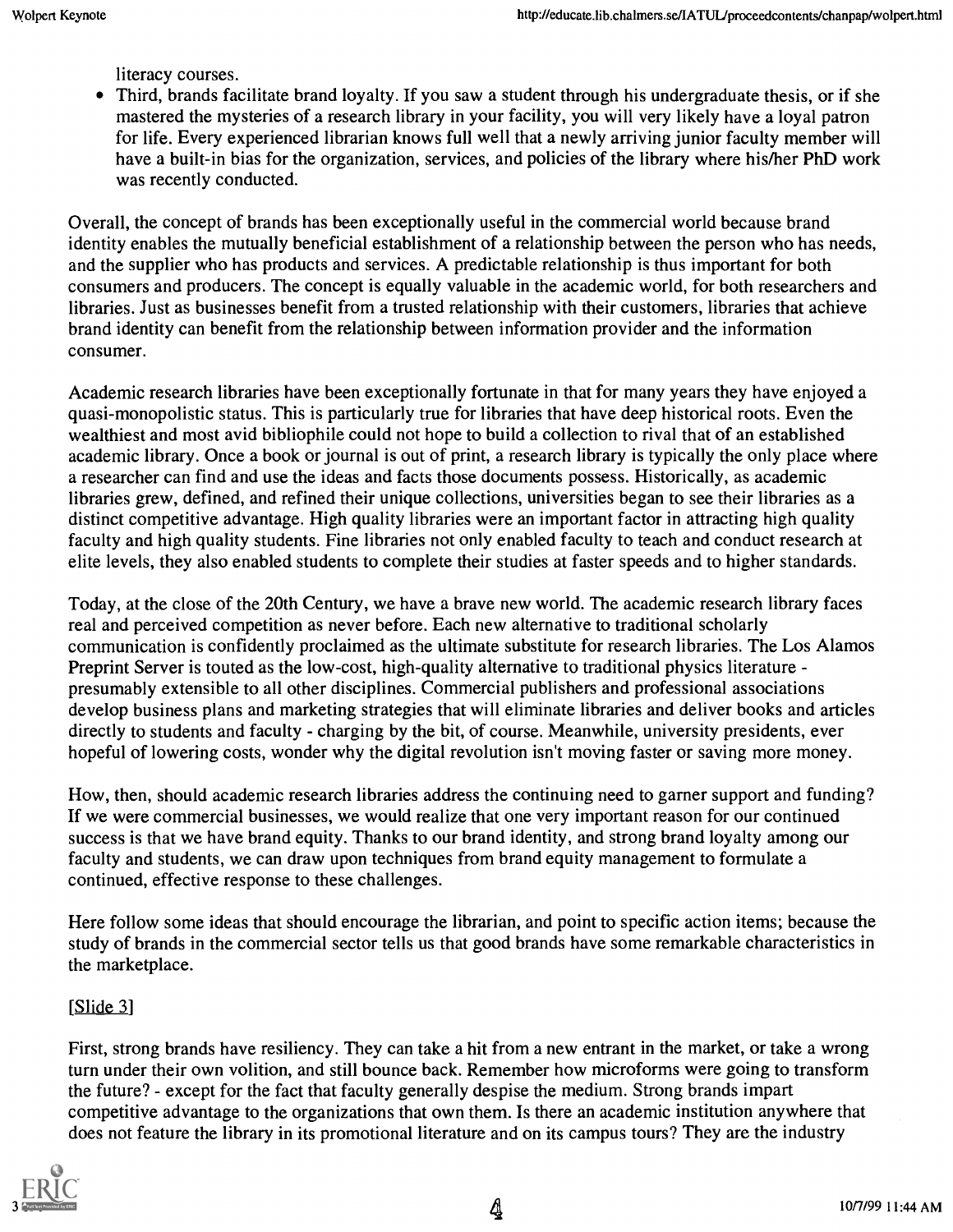leaders that define the conditions that must be met to provide customer satisfaction.

Strong brands create loyalties. In the commercial world, this makes it difficult for alternatives to pull consumers away from the branded entity. In the academic world, it means that faculty and students brag about the excellence of the services and resources available from their library. Remember, brands lower consumer effort, reduce the risk of costly mistakes, and confer psychological rewards.

Second, strong brands enjoy these attributes not as a right, but because they understand the needs of customers, and have consistently delivered a product or service that the consumer expects. In the commercial world, this is accomplished by focusing on the three elements of successful brands: Quality, Consumer attitude, and Image. In the world of higher education and academic research the same rules apply.

### **Quality**

[Slide 4]

Quality is absolutely essential to a strong brand. Few libraries neglect the importance of quality in their collection decisions, but libraries are often not as well equipped or experienced in service and support. Consumer research tells us that quality, in the abstract, is not sufficient to building a strong brand. Knowing that a library's collections are good is only one part of the library-user's quality perception. The patron must also feel positive about his or her experiences with the collections and, ideally, have gotten into the habit of having his/her information needs met by the library.

#### Attitude

[Slide 5]

Positive attitudes about the product are the second essential element of a strong brand. Attitude is, like quality, somewhat more complex than it would appear on the surface. The attitudes that are most useful to the library are those that are formed through personal behavior. A faculty member who has a direct, positive personal library experience will have a more enduring positive attitude than a faculty member who reads about library services in a newsletter. Consumer research tells us that repeated exposure is also extremely important. The student who uses the library successfully, multiple times, is significantly more positive in his or her support. Simple techniques can help build positive attitude by reinforcing "good thoughts" at the point of service. For example, positive attitude is often successfully reinforced in the commercial world by posting signs, banners, and slogans at key points of service.

#### Image

[Slide 6]

The third element of a strong brand is consistency of image. This does not mean a library should never change its image. Rather that libraries, like successful commercial brands, must not ignore the reality of their established image in the eyes of their patrons. Change should recognize that libraries, whether we like it or not, will have distinct identities in the minds of their loyal patrons. Sometimes consciously, sometimes inadvertently, we have all built brand images around our libraries, and we must be aware of our responsibility for that image. If you have cultivated an ambiance of quiet contemplation and scholarly research, for example, converting your main reading room into a bank of computer workstations over a weekend will almost certainly result in howls of protest. Remember that you have asked your patrons to participate in, and associate with, your image. As a result, you have a responsibility to your users' relationship with you. Those who neglect this reality can pay a heavy cost.

Brand management research tells us that organizations must have a strategy for bringing their customers

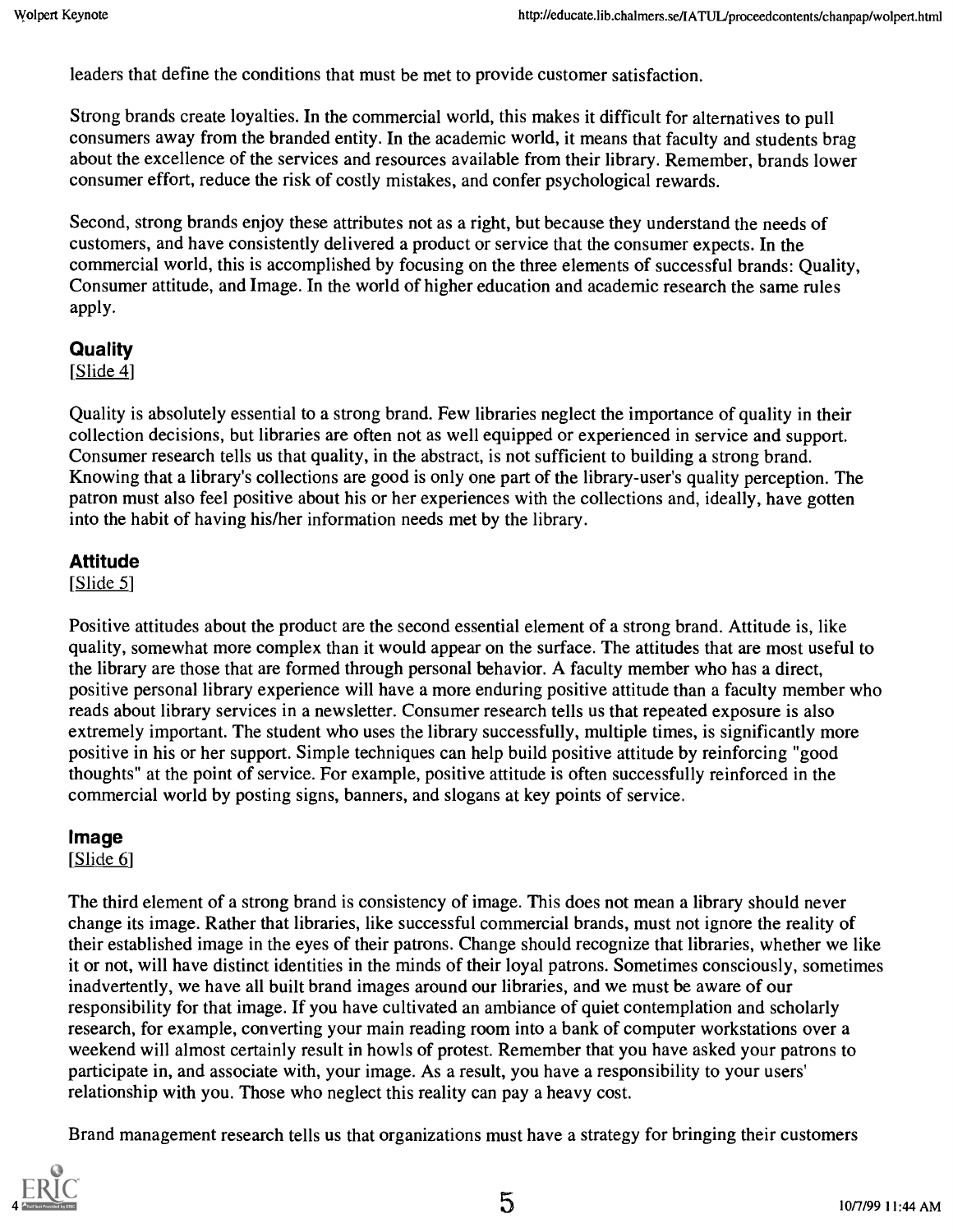along with them. A classic case in point can be found in two premier US public libraries; San Francisco and New York. Each of these fine libraries has been known for many years as a "university of the people", and their research collections are historically deep and rich. It should have come as no surprise, therefore, when each encountered a storm of adverse publicity as they attempted to discard large quantities of de-accessioned material. If an image of limitless resources, spanning the knowledge of the ages, is cultivated over generations of taxpayers, there should be little wonder that the public was enraged to find books piled in a dumpster. From a brand management perspective, this was as bad a move as the attempt to dump "Classic" Coca-Cola.

The average technical university library should have far less difficulty introducing change, provided the ongoing benefits to their patrons are adequately articulated and reasonably well timed. The key is to remember that your library users have formed a relationship with your brand image, and that you disrespect that relationship at your peril.

Instinctively, academic research libraries have been rather attentive to these important issues of quality, patron attitude, and consistency of image. We have been attentive to these issues, however, not because we were consciously building equity in our library brand names, but because they are service attributes to which we aspire. Nevertheless, through these efforts, we have built a form of equity, a reservoir of enduring value, that attaches to our libraries' names. In marketing terms, we have brand equity.

If we were for-profit corporations we would be far more conscious of the value of our brand equity than we are as nonprofit libraries. Brand equity is such a well established principle in the business world that it is routinely bought and sold among companies. The importance of brand equity to libraries is equally valid, but our intentions are far different. We want to be knowledgeable about brand equity so that we might use this knowledge to further the educational and research goals of our universities, and to sustain our leadership position in the world of educational information resources. By understanding how brand equity is built and managed, we can take advantage of this hard earned equity to sustain that which is of enduring importance to education, research, and society.

What are the specific advantages of brand equity for academic research libraries? [Slide 7] First, we can use the equity in our brand names to extend our products and services into new arenas. We have already learned that library patrons will follow us into the digital arena, for example, if they have come to trust our ability to meet their needs in the print environment. In marketing circles this is known as brand extension. Ideally, brand extensions will increase the overall use of a family of products and services, and, indeed, many libraries report increased in-library activity as a result of offering digital resources. On occasion, however, an original product may find that it has been cannibalized or diluted as a consequence of a product extension. For example, many large public academic libraries in the US report that undergraduates are increasingly unwilling to utilize traditional print products, preferring to use only resources that are available online - regardless of their relevance. These libraries have been obliged, as any good consumer product would, to devise strategies to interest undergraduate students in taking advantage of the full range of library resources.

The very real risks of dilution or cannibalization highlight the importance of having an explicit brand plan for managing our products and services into new arenas. Market research suggests that you should first make sure the extension is a good fit, and that it makes sense in relation to your existing products and services. Where an extension cannot be avoided (such as electronic resources), be prepared to think through the likely impact of the extension on your current operations. Second, you would be wise to consider whether the new product or service is superior to the alternatives available to your patrons. Suppose you want your library to offer contract research services to the business community in your city. Will your service be superior to the alternatives? What do you actually know about the alternatives? Third, make sure the new product category provides the level of benefits your target patron has come to expect

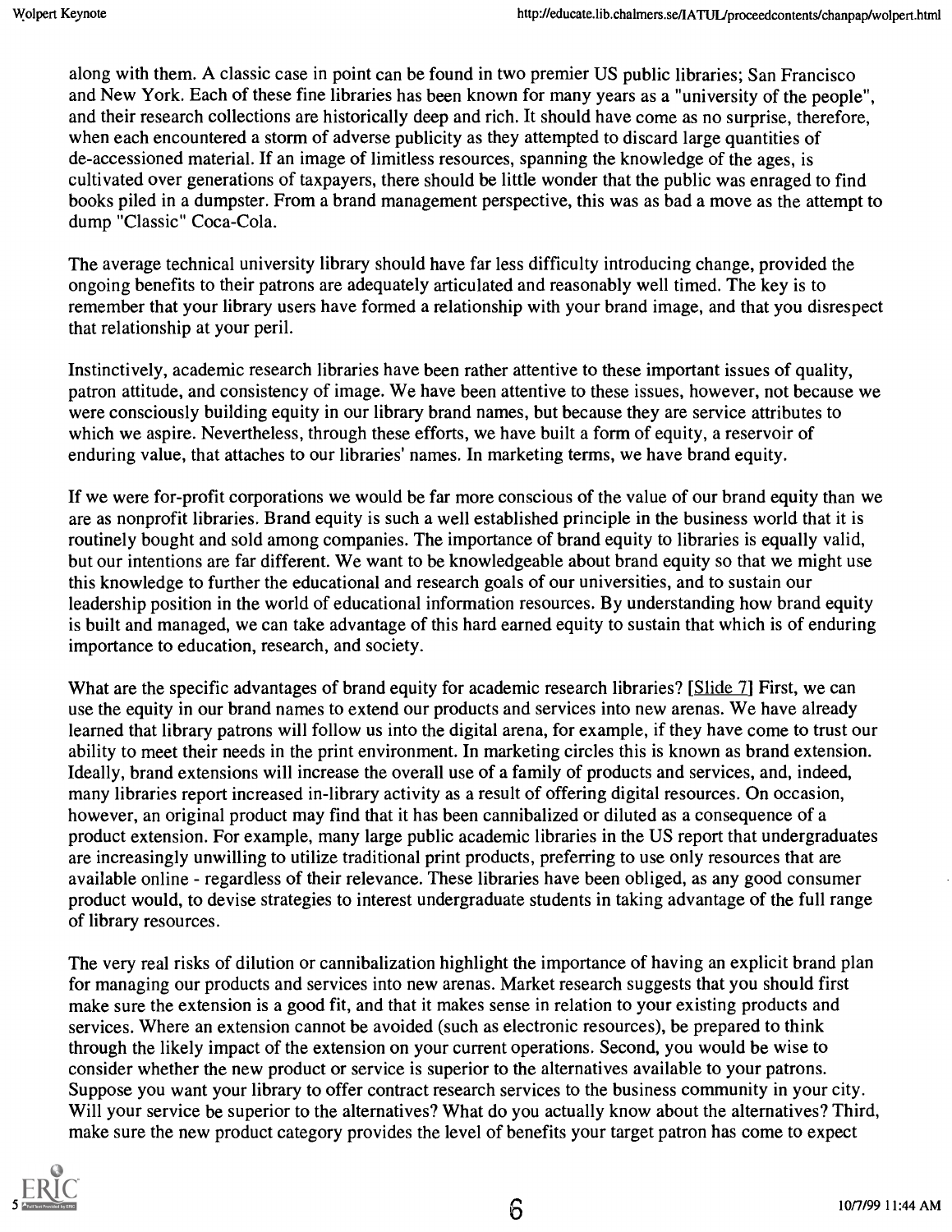from you. If you want to become a web portal, for example, are you prepared to invest the necessary resources in a quality site? A shabby or poorly maintained web site is quite likely to dilute the hard-earned brand equity of your traditional services.

Consumer research shows that a brand's ability to enter new arenas is in part a function of how dominant a brand is. So-called category leaders, those who set the standard for a product or industry, often must identify themselves with a super-ordinate concept in order to broaden their product reach. For example, when Disney entered the cruise ship market they didn't offer just another cruise ship experience. They positioned themselves to provide a full week of family-friendly entertainment at a predictable price. For libraries, the lesson here is clear. We must identify ourselves as super-ordinate providers of information resources and services, rather than as managers of books and journals. Managing books and journals is no less important than it have been in the past. It is, however, insufficient if a library is to maintain its brand equity in the face of competition from the WWW and other emerging information providers.

In the educational research environment where we have already been identified as the brand to beat, each of us had best have a strategy to manage our brand equity. [Slide 8] As we face the task before us, it is helpful to remember that brand equity is built and managed in successive stages. Depending on the age and stature of your library you may be at any one of the three distinctive stages of brand equity growth. In the first stage you will develop, if you haven't already, a quality product that has a positive image and strong name recognition. Think of this stage as building a platform. Try not to be too narrowly focused in concept, however. While you will, of course, deliver specific products and services, remember to consider your responsibilities broadly. For example, in your serials selection choices you are facilitating scholarly communication, not just buying journals.

At the second stage your goal is to explicitly manage the relationship between your brand and your patrons. Frequent exposure to your products and services is essential. Establish multiple metrics for tracking and computing your value to the organization. Insure that there is positive reinforcement about your contributions to education and research at your university. These and other useful aspects of relationship management are important at this stage.

The third and final stage is to successfully manage the brand equity in your core services into related but appropriate products and services. Those extensions will be specific to your own situation, but might include such activities as an expanded role in traditional scholarly publishing, managing your institution's educational technology, delivering data research services, offering courses in information management or information technology literacy, providing web site design and management services, or offering contract research and/or digital publishing services. Developing a reputation for appropriate extensions of your library's brand will thus position your library for other new opportunities as they are presented by the changing world of information resources, education, and research.

So, maybe it's not so bad to have the World Wide Web chasing us. After all, imitation is the sincerest form of flattery.

#### Slide 1

The World Wide Web can be viewed as an analog of the traditional research library.

- Vast amounts of information; but hard to use.
- Search tools serve many users; but user training is required
- Large sets are retrieved; but expertise is needed to filter.
- Items wanted by not be available; dead-end links and "not on shelf".

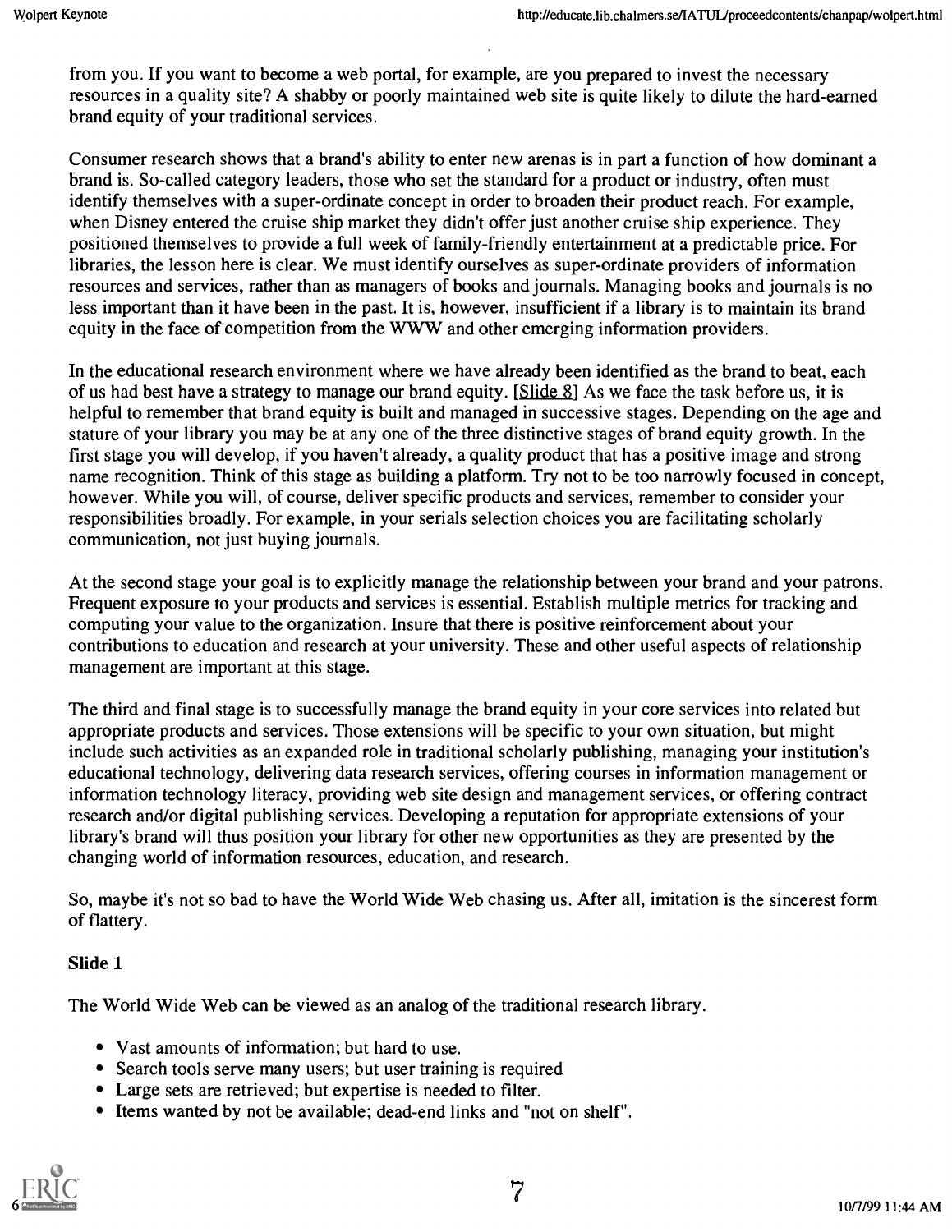#### Slide 2

Branding provides benefits to both consumers and providers.

| <b>Consumers</b>                                       | <b>Providers</b>                                  |  |  |  |  |
|--------------------------------------------------------|---------------------------------------------------|--|--|--|--|
| • Lowers level of effort to achieve results            | • Lowers costs of promotion                       |  |  |  |  |
| • Reduces risk and cost of error                       | • Facilitates the introduction of new<br>products |  |  |  |  |
| • Psychological rewards include prestige and<br>status | • Facilitates repeat customers                    |  |  |  |  |

#### Slide 3

Academic research libraries' distinct brand identities confer value.

- Resiliency in times of change
- Competitive advantage to parent institutions and patrons alike
- "Consumer" loyalty

#### Slide 4

Strong brands exhibit consistently high quality.

- Products
- Services
- "Habit forming"
- Positive feelings

#### Slide 5

Strong brands reinforce specific kinds of positive attitude.

- Behavior based
- Repeat exposure
- Reinforcement at points of service

#### Slide 6

Strong brands exhibit a consistent image (personality).

- Change must:
	- o be mindful of core identity
	- o maintain valued distinctions
	- o reinforce relationships

#### Slide 7

Brand equity, like other forms of equity, will erode if not managed.

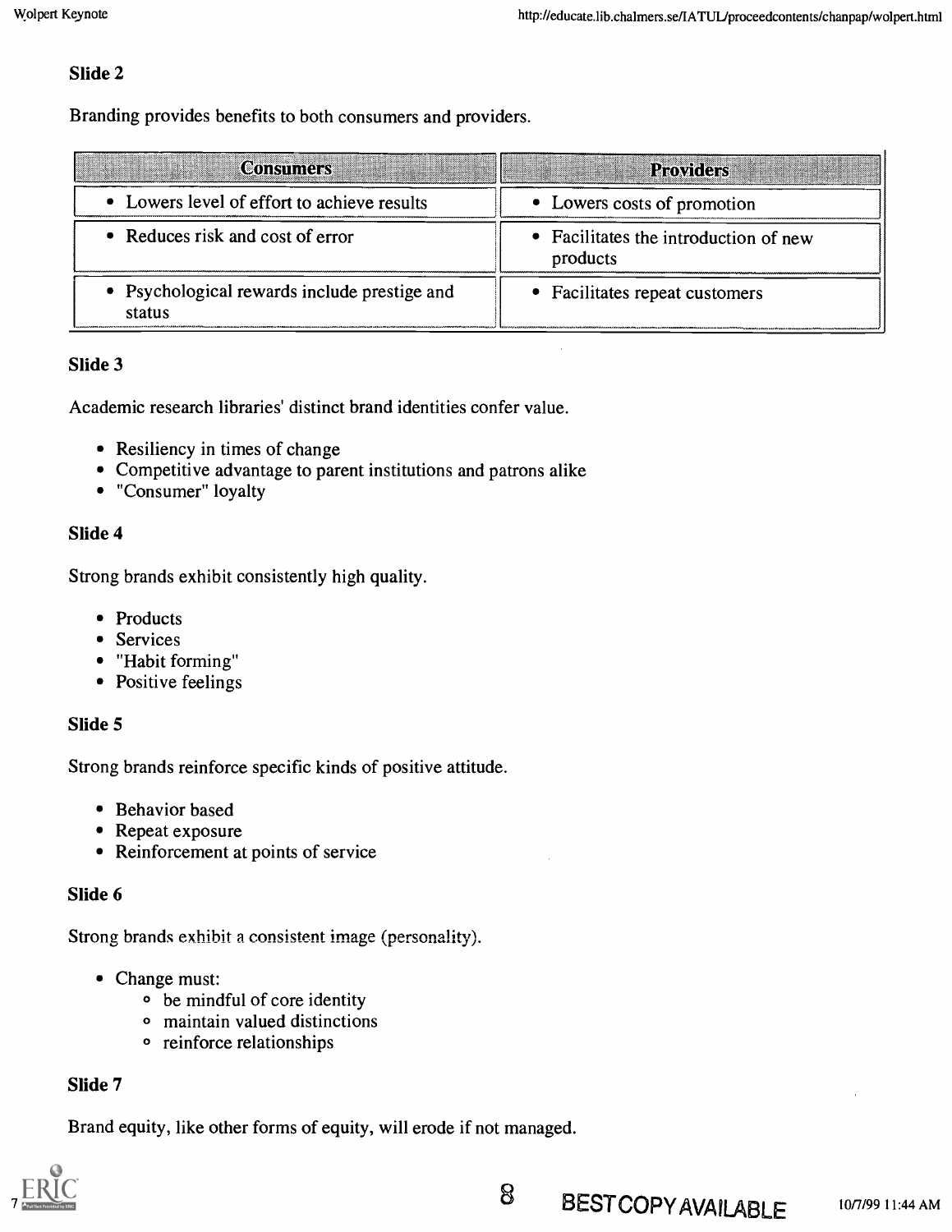- Adopt a super-ordinate concept
- Extend products and services into new arenas  $\bullet$ 
	- o fit
	- o quality
	- <sup>o</sup> benefits

#### Slide 8

Brand equity is built in successive stages.

- Develop a quality-oriented operation with a positive image and strong name recognition.
- Manage the relationship between your "brand" and your patrons.
- Extend your brand identity into related but appropriate products and services.

Back to contents

Last edited by J.F, 15th June, 1999.